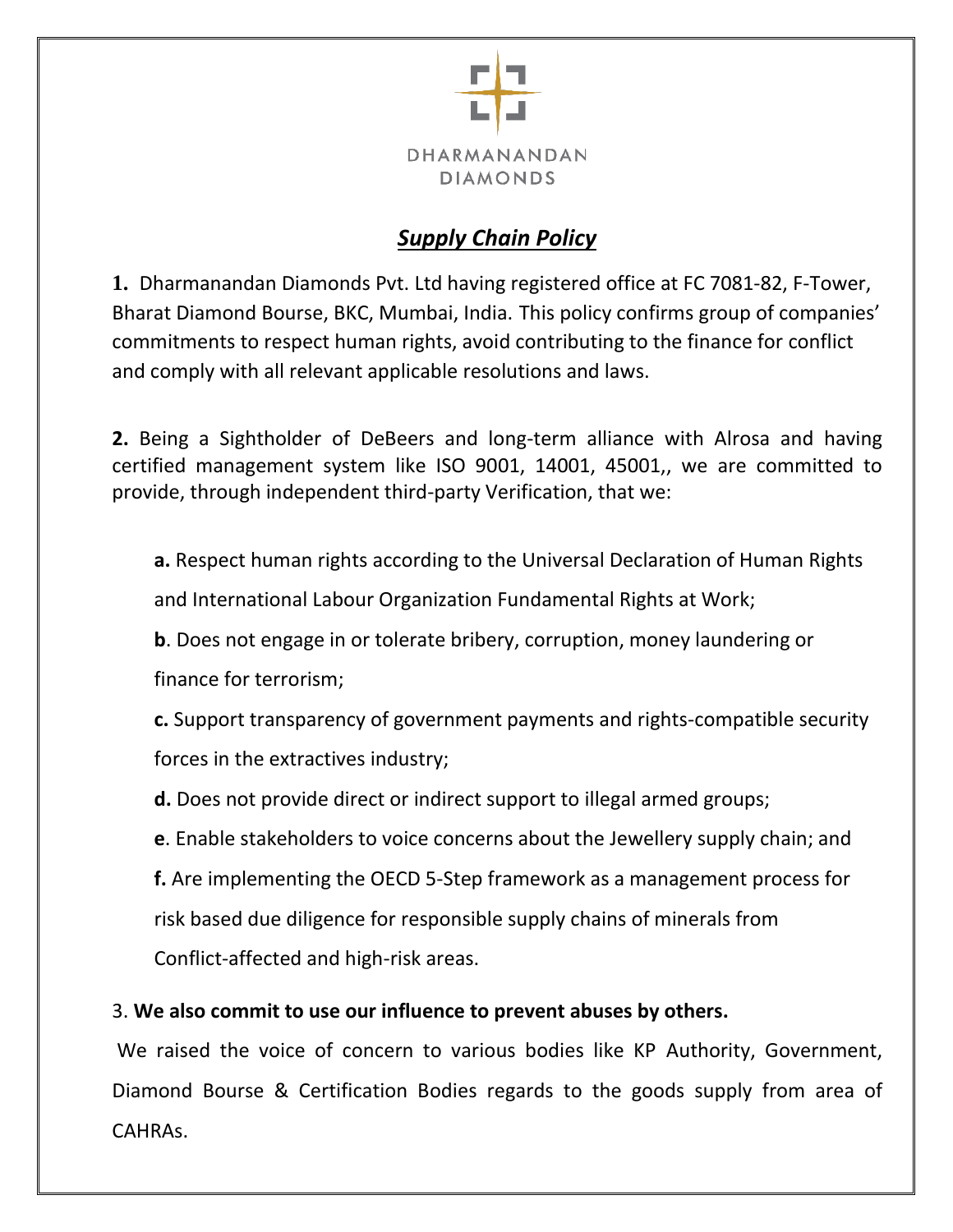We majorly source the diamonds from direct miners like DeBeers, Alrosa, and secondary suppliers. We also assign responsibility to senior employees of the company to take necessary actions if any of our suppliers does not fulfill the compliance requirements, majority of our suppliers are RJC and BPP certified members, they follows the norms and compliance of relevant COP, hence the risk is very low due to type of sourcing practices of the company.

# **4. Regarding serious abuses associated with the extraction, transport or trade of diamonds:**

We will neither tolerate nor profit from, contribute to, assist or facilitate the Commission of:

- a. torture, cruel, inhuman and degrading treatment;
- b. forced or compulsory labour;
- c. the worst forms of child labour;
- d. human rights violations and abuses; or
- e. war crimes, violations of international humanitarian law, crime against

humanity or genocide.

# **5. We will immediately stop engaging with upstream suppliers if we find a reasonable risk that they are committing abuses described in 4 or are sourcing from, or linked to, any party committing these abuses.**

## **6. Regarding direct or indirect support to non-state armed groups:**

We only sell or purchase diamonds that are fully compliant with the Kimberley Process Certification Scheme and, as such, will not tolerate direct or indirect support to nonstate armed groups, including, but not limited to, procuring diamonds from, making payments to, or otherwise helping or equipping non-state armed groups or their affiliates who illegally:

**a**. control mine sites, transportation routes, points where diamonds are traded and upstream actors in the supply chain; or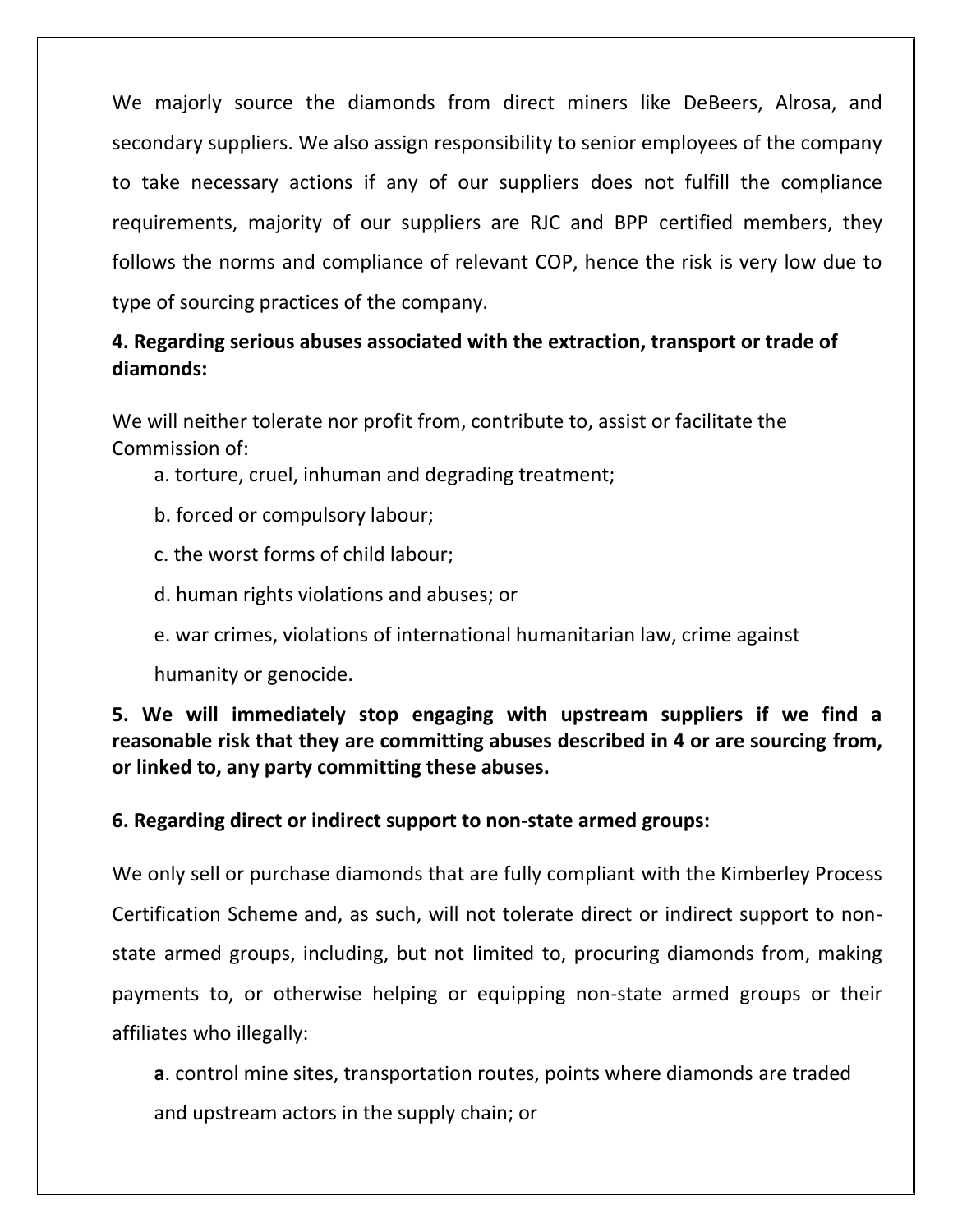**b**. tax or extort money or diamonds at mine sites, along transportation routes or at points where diamonds are traded, or from intermediaries, export companies or international traders.

**7**. We will immediately stop engaging with upstream suppliers if we find a reasonable risk that they are sourcing from, or are linked to, any party providing direct or indirect support to non-state armed groups as described in paragraph.

#### **8. Regarding public or private security forces:**

We affirm that the role of public or private security forces is to provide security to workers, facilities, equipment and property in accordance with the rule of law, including law that guarantees human rights. We will not provide direct or indirect support to public or private security forces that commit abuses described in paragraph 4 or that act illegally as described in paragraph 6.

## **9. Regarding bribery and fraudulent misrepresentation of the origin of diamonds:**

We will not offer, promise, give or demand bribes, and will resist the solicitation of bribes, to conceal or disguise the origin of diamonds, or to misrepresent taxes, fees and royalties paid to governments for the purposes of extraction, trade, handling, transport and export of diamonds.

## **10. Regarding money laundering:**

We will support and contribute to efforts to eliminate money laundering where we identify a reasonable risk resulting from, or connected to, the extraction, trade, handling, transport or export of diamonds.